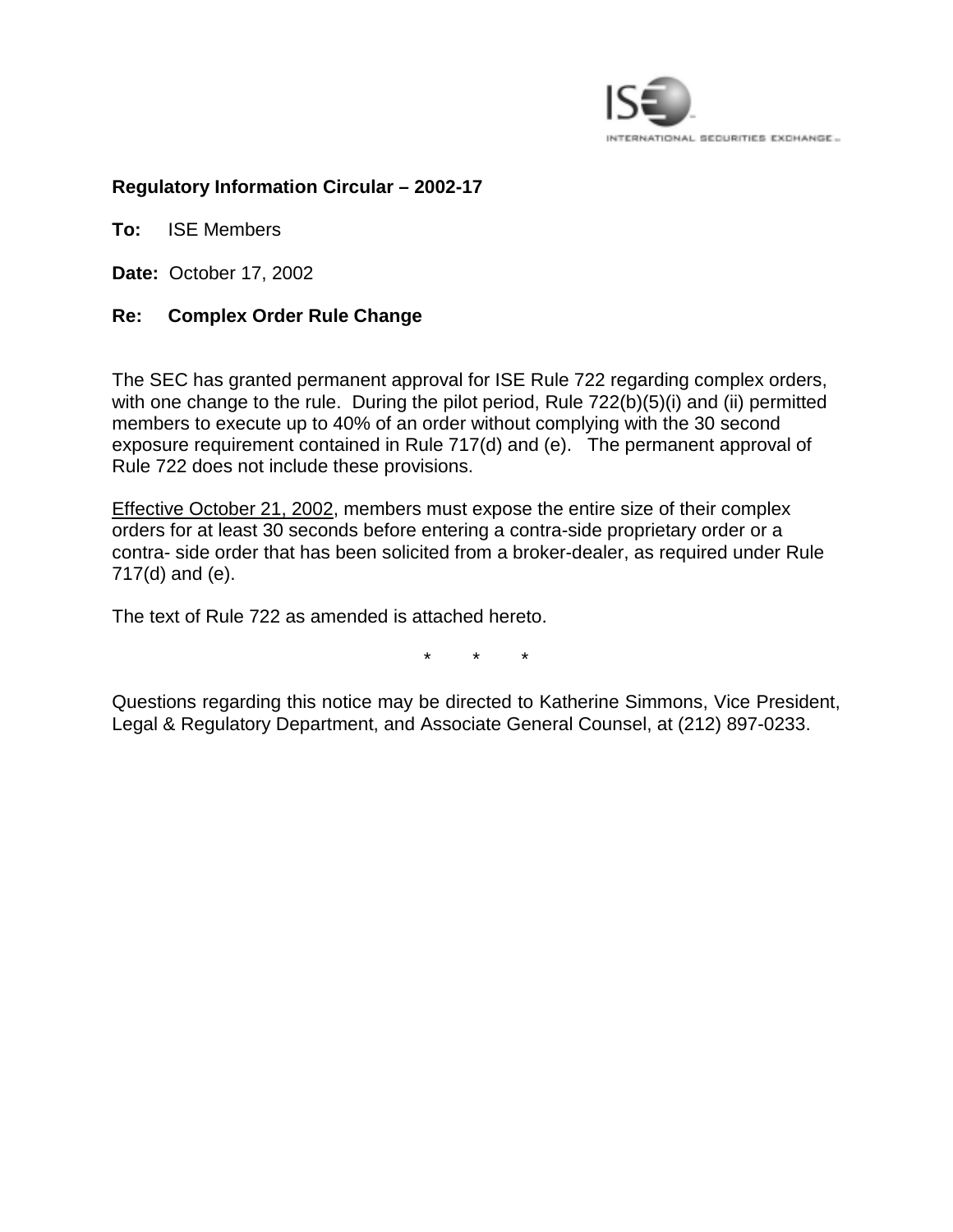## **Rule 722. Complex Orders**

 (a) *Complex Orders Defined.* A complex order is any order for the same account as defined below:

 (1*) Spread Order*. A spread order is an order to buy a stated number of option contracts and to sell the same number of option contracts, of the same class of options.

 (2) *Straddle Order*. A straddle order is an order to buy (sell) a number of call option contracts and the same number of put option contracts on the same underlying security which contracts have the same exercise price and expiration date (e.g., an order to buy two XYZ July 50 calls and to buy two XYZ July 50 puts).

 (3) *Strangle Order*. A strangle order is an order to buy (sell) a number of call option contracts and the same number of put option contracts in the same underlying security, which contracts have the same expiration date (e.g., an order to buy two ABC June 40 calls and to buy two ABC June 35 puts).

 (4) *Combination Order.* A combination order is an order involving a number of call option contracts and the same number of put option contracts in the same underlying security and representing the same number of shares at option.

(5) *Combination orders with non-equity options legs.* One or more legs of a complex order may be to purchase or sell a stated number of units of another security.

(i) *Stock-Option Order*. A stock-option order is an order to buy or sell a stated number of units of an underlying stock or a security convertible into the underlying stock ("convertible security") coupled with either (A) the purchase or sale of option contract(s) on the opposite side of the market representing either the same number of units of the underlying stock or convertible security or the number of units of the underlying stock necessary to create a delta neutral position; or (B) the purchase or sale of an equal number of put and call option contracts, each having the same exercise price, expiration date, and each representing the same number of units of stock, as and on the opposite side of the market from, the stock or convertible security portion of the order.

(ii) *SSF-Option Order.* A SSF-option order is an order to buy or sell a stated number of units of a single stock future or a security convertible into a single stock future ("convertible SSF") coupled with either (A) the purchase or sale of option contracts(s) on the opposite side of the market representing either the same number of units of stock underlying the single stock future or convertible SSF, or the number of units of stock underlying the single stock future or convertible SSF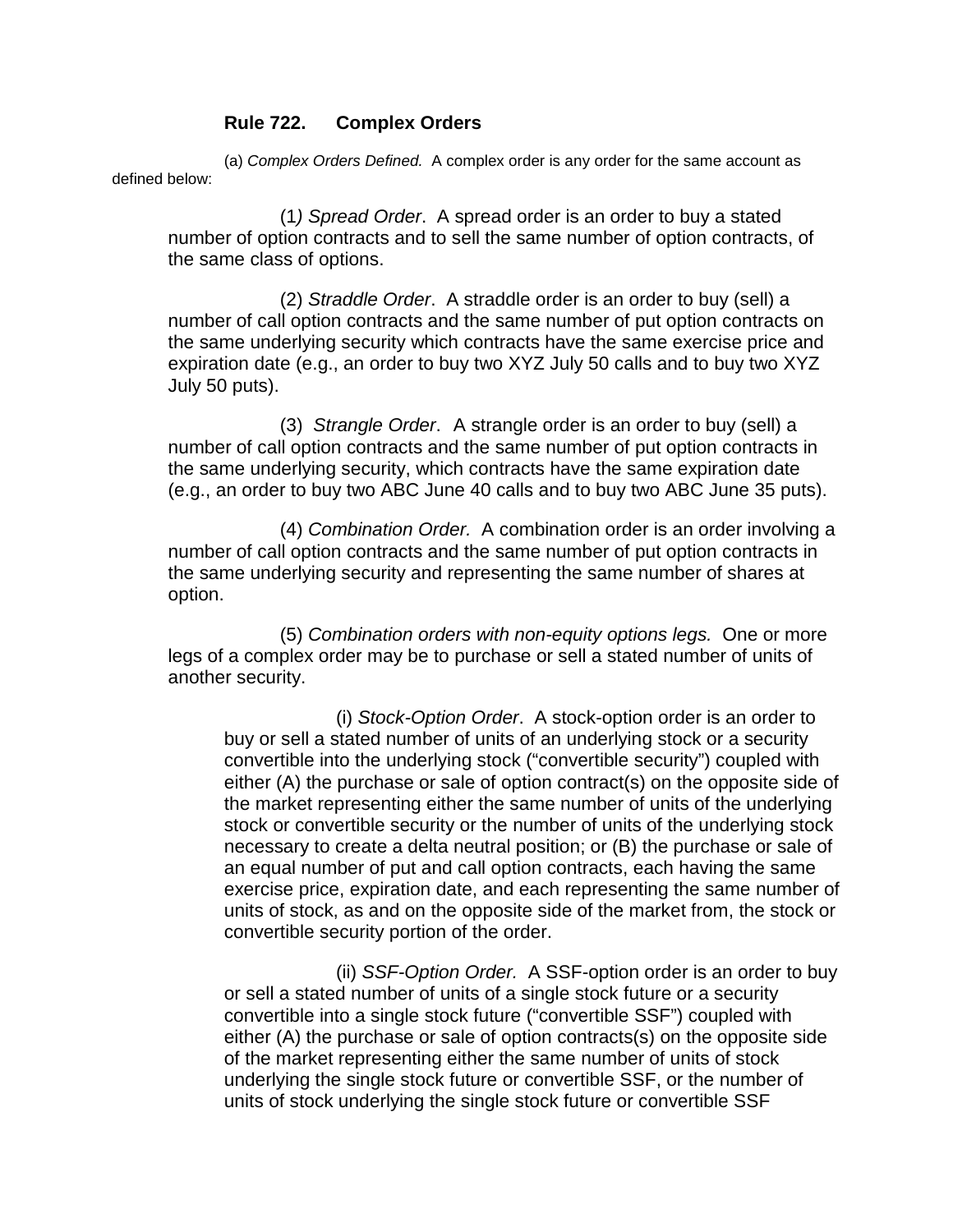necessary to create a delta neutral position; or (B) the purchase or sale of an equal number of put and call option contracts, each having the same exercise price, expiration date, and each representing the same number of units of underlying stock, as and on the opposite side of the market from, the stock underlying the single stock future or convertible SSF portion of the order.

 (6) *Ratio Order*. A spread, straddle or combination order may consist of legs that have a different number of contracts, so long as the number of contracts differs by a permissible ratio. For purposes of this paragraph, a permissible ratio of contracts is any ratio that is equal to or greater than .5. For example, a one-to-two ratio (which is equal to .5) and a six-to-ten ratio (which is equal to .6) are permitted, but a one-to-three ration (which is equal to .33) is not.

 (7) *Butterfly Spread Order.* A butterfly spread order is an order involving three series of either put or call options all having the same underlying security and time of expiration and, based on the same current underlying value, where the interval between the exercise price of each series is equal, which orders are structured as either (i) a "long butterfly spread" in which two short options in the same series offset by one long option with a higher exercise price and one long option with a lower exercise price or (ii) a "short butterfly spread" in which two long options in the same series are offset by one short option with a higher exercise price and one short option with a lower exercise price.

 (8) *Box Spread Order.* A box spread order is an order involving (a) a long call option and a short put option with the same exercise price, coupled with (b) a long put option and a short call option with the same exercise price; all of which have the same underlying security and time of expiration.

 (9) *Collar Order*. A collar order is an order involving the sale of a call option coupled with the purchase of a put option in equivalent units of the same underlying security having a lower exercise price than, and same expiration date as, the sold call option.

(b) *Applicability of Exchange Rules.* Except as otherwise provided in this Rule, complex orders shall be subject to all other Exchange Rules that pertain to orders generally.

(1) *Minimum Increments.* Bids and offers on complex orders may be expressed in any decimal price regardless of the minimum increments otherwise appropriate to the individual legs of the order. Complex orders expressed in net price increments that are not multiples of the minimum increment are not entitled to the same priority under subparagraph (b)(2) of this Rule as such orders expressed in increments that are multiples of the minimum increment.